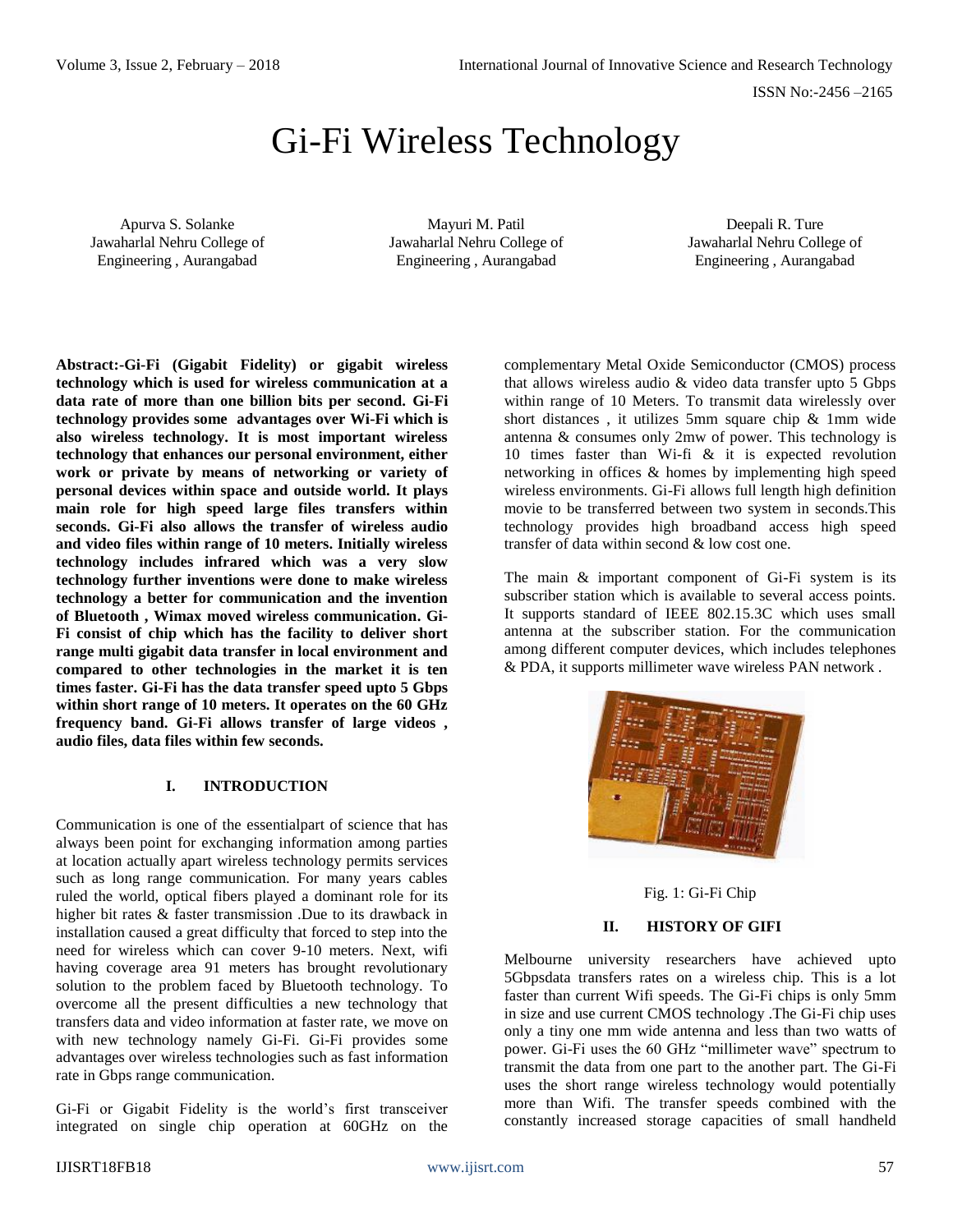ISSN No:-2456 –2165

devices. The world first Gi-Fi wireless network chip developed at Australia pear federal technology incubator has entered its commercialization phase.

## **III. ARCHITECTURE OF GI-FI**

The core component of Gi-Fi system is the subscriber station which available to several access points. It supports standard of IEEE 802.15.3C. The wireless span is computer network used for communication among computer devices close to one person. An 802.15.3C based system often uses small antenna at the subscriber station. The antenna is mounted on the roof. It support line of sight operation.

#### **IV. FEATURES OF GI-FI**

#### *A. Capacity of High Speed Data Transfer*

The data transfer rate of Gigabit wireless technology is in Gigabit per second. Speed of Gi-Fi is 5 Gbps which is 10 times faster the data transfer of existing technologies. Providing higher data transfer rate is the main invention of Gi-Fi. An entire HD movie could be transmitted to mobile phone in few seconds.

#### *B. Small in Size*

The size of the GIFI chip is  $5*5$  mm & can be placed in different devices such as mobile phones. The chip has a tiny 1mm antenna & uses 60GHz " millimeter wave spectrum ".

#### *C. Low Power Consumption*

As the large amount of information transfer it utilizes miliwatts of power only. Chip of GIFI uses s tiny 1mm wide antenna & it has less than 2 miliwatts of power consumption that in compare to the current technologies is very less.

#### *D. Cost Effective*

GIFI is based on an open, internationalstandard, mass adoption of the standard & the use of low cost, mass produced chipset will drive cost down & the resultant integrated wireless transceiver chip will drive cost down & the resultant integrated wireless transceiver chip which transfers data at high speed.

## **V. WORKING OF GI-FI**

Here we will be use TDD for both transmission and receiving .The data files are converted from IF to RF 60GHz range by using 2 mixers. The incoming RF signal is first down converted to IF signal centered at 5GHz and then to normal data ranges , here we will use heterodyne construction for this process to avoid leakages due to direct conversion. Due to availability of 7GHz spectrum the total data will be transferred within second.

#### **VI. TDD(Time Division Duplex)**

Time Division Duplex is the application of time division multiplexing to separate outwards and return signals . It emulates full duplex communication over half duplex communication link. TDD has strong advantage in the case where asymmetry of the uplink and downlink data speed is variable. As uplink traffic increases, more channel capacity can dynamically be allocated to that and as it shrinks it can be taken away.

## **VII. APPLICATION OF GI-FI**

- This technology can be successfully used in wireless pan network, inter-vehicle communication system, AD hoc information distribution with point to point network extension media access control (MAC),imaging & other application.
- GIFI technology also can be used in broadband video signal transaction system in sport stadium & multimedia wave video signal transaction system. The technology could also be used for beaming full HD video in real time & could be used by notebooks.
- GIFI technology has many attractive features that make it suitable for use in many places & device .GIFI technology offering reduced the chip size and consumption can be used to send & receive large amount of data in variety of applications. This technologies fast data synchronization rates enable the rapid transfer of video.
- GIFI technology is able to transfer gigabits of data within seconds & therefore it can be used for huge data file transmission & it is expected that this chipset replaces HDMI cables & could develop wireless home & office of future.

## **VIII. ADVANTAGES OF GI-FI**

#### *A. Removing Cables*

For many years cables ruled the world optical fibers played a dominant role for its higher bit rates and faster transmission , but the installation of cables caused a greater difficulty and thus led to wireless access. Gi-Fi technology removes need for cables to connect consumer electronic devices and all the devices in the range of 10 meters can be connected in order to transmit the data wirelessly.

#### *B. Small in Size*

The size of Gi-Fi is 5\*5 milimeter and can be placed in different devices such as mobile phones . The chip has a tiny 1 milimeter antenna and uses 60 GHz millimeter wave spectrum.